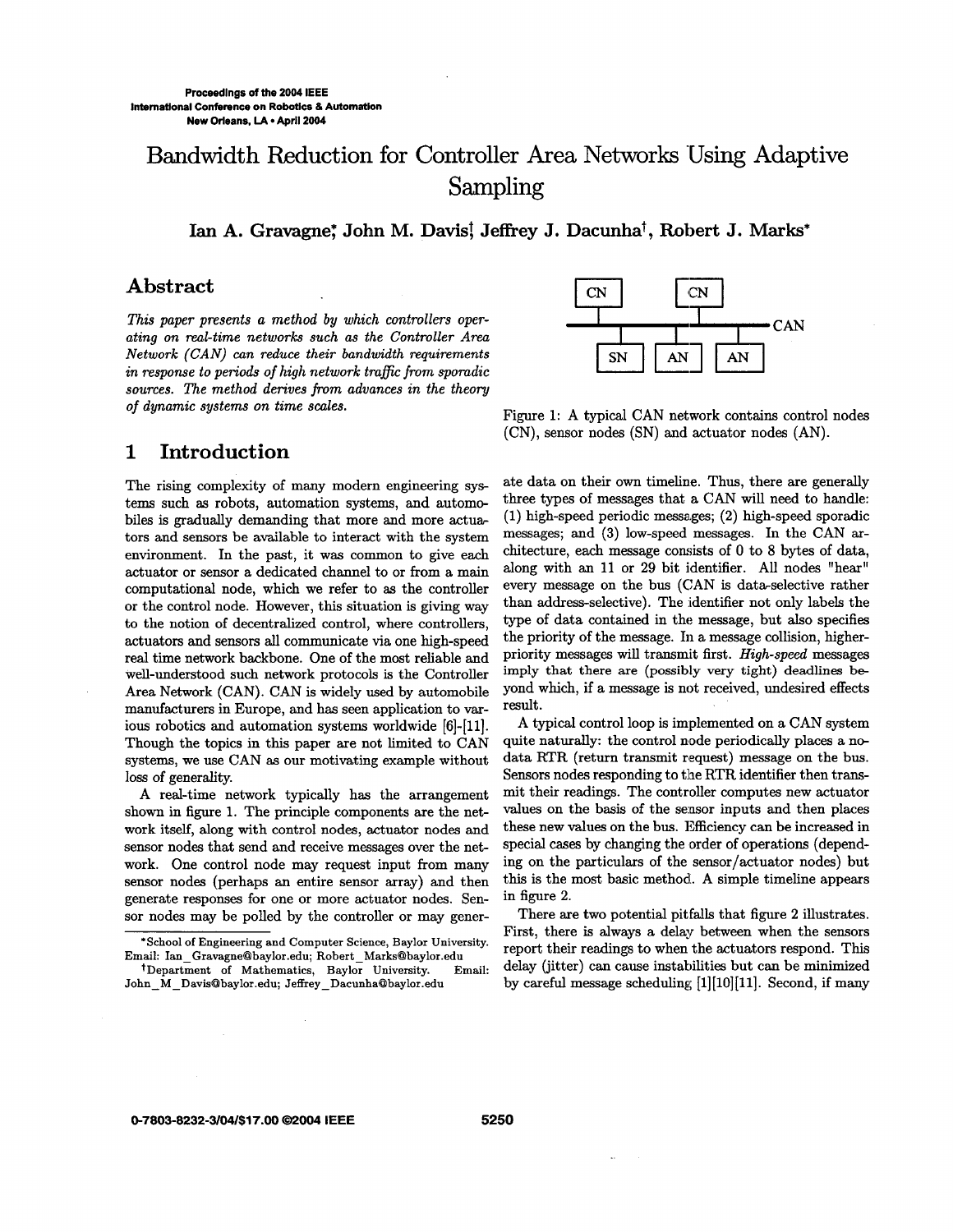

Figure 2: The CAN control loop timeline. During one control period,  $T_{req}$  is the RTR request time,  $T_{rec}$  the SN response time,  $T_{comp}$  the CN computation time,  $T_{trans}$  the time it takes the AN to receive its instructions and act, and *Tsleep* the inactive time until the beginning of the next period.

controllers with fixed control periods share the bus, **lit**tle room for high-speed sporadic messages remains. These can be very important, signaling perhaps the depression of a brake pedal or that the fingers of a robot hand axe making/breaking contact with an object. Thus, we next explore how to allow for limited periods of high-speed sporadic traffic by adapting the control period.

## **2 System Model**

The following arguments use results and notation common to a branch of mathematics termed *dynamic equations on time scales.* For readers not familiar with this topic, an extremely brief introduction appears in the Appendix. We start with the assumption that the plant to be controlled can be approximated by a linear system of the form

$$
\dot{x} = Ax + Bu, \quad A \in \mathbb{R}^{n \times n}; B \in \mathbb{R}^{n \times m} \qquad (1)
$$

$$
u = Kx, \quad K \in \mathbb{R}^{m \times n}, \tag{2}
$$

and, for simplicity, that full-state feedback control is available to make the system behave **as** desired. We next discretize to an isolated time scale T, consisting of nonuniformly spaced points with unknown graininess. The discretization process is described in detail in **[4],** and yields

$$
x^{\Delta}(t) = \left[\frac{e^{A\mu(t)} - I}{\mu(t)}A^{-1}\right](A + BK)x(t) := \mathcal{A}(t)x(t),
$$
  

$$
t \in \mathbb{T}.
$$
 (3)

presence of  $A^{-1}$  because the quantity in square brackets above exists for all real *A*. Furthermore, in the special case stant  $\mu_{\text{max}}$  such that eigenvalues  $\lambda_i$  of  $\mathcal{A}(t)$  will give that  $\mu \equiv 0$ , this quantity simply reduces to an identity  $|1 + \mu(t)\lambda_i(A(t))| < 1$  if  $\mu(t) < \mu_{\max}$  [4]. The region dematrix, leaving  $\dot{x} = (A+BK)x$  as expected. The objective fined by  $|1 + \mu\lambda| < 1$  is termed the *Hilger Circle*, a circle in now is to generate the graininess  $\mu(t)$  – the distance from the left-hand complex plain that passes through the origin, the current sampling time to the next sampling time, or with center at  $-\frac{1}{n}$ . Note that, for sys

 $T_{\text{comm}}$  T<sub>sleep</sub>  $T_{\text{sleep}}$  T<sub>sleep</sub>  $T_{\text{t}}$  the control period - dynamically, depending on network traffic and other factors discussed next.

We now repeat some fundamental results regarding the stability of linear systems on arbitrary time scales. The authors of  $[5]$  prove that time-invariant linear systems, or a time-varying linear systems that are Jordan reducible. will be exponentially stable if and only if every system eigenvalue belongs to the *set of exponential stability* **S(T).**  A subset of  $S(\mathbb{T})$ , of interest here, is defined as

$$
S_{\mathbb{C}}(\mathbb{T}) = \{ \lambda \in \mathbb{C} : \alpha = \limsup_{t \to \infty} \frac{1}{t - t_0} \int_{t_0}^t \frac{\log|1 + \mu(\tau)\lambda(\tau)|}{\mu(\tau)} \Delta \tau < 0 \}.
$$
\n(4)

In **[3]** the preceding result is extended by proving that a positive definite matrix  $Q(t)$  exists, such that the Lyapunov function  $V = x^T Q x$  leads to exponential stability, if all eigenvalues of  $\mathcal{A}(t)$  belong to  $\mathcal{S}_{\mathbb{C}}(\mathbb{T})$ . Looking at (4), it becomes apparent that the integrand must be negative on average. Furthermore, under the condition that  $\mu(t) > 0$ fundamental theorem of time scale calculus **[2]** to

with no limit points, as in this paper, 
$$
\mathcal{S}_{\mathbb{C}}(\mathbb{T})
$$
 reduces by a fundamental theorem of time scale calculus [2] to\n
$$
\mathcal{S}_{\mathbb{C}}(\mathbb{T}) = \{ \lambda \in \mathbb{C} : \qquad (5)
$$
\n
$$
\alpha = \lim_{t \to \infty} \frac{1}{t - t_0} \sum_{t_0}^t \log |1 + \mu(\tau)\lambda(\tau)| < 0 \}.
$$

(Note that the summation limits are really the ordinals of the associated times. **This** is a convenient shorthand notation.) To make the problem **more** tractable, we next note that a sufficient condition for the infinite average in **(5)** to remain negative is for the moving average over every *k* points to remain negative. Setting  $t_0 = 0$ , we then have the desired stability criterion that

$$
\frac{1}{t-\rho^k(t)}\sum_{\rho^k(t)}^t \log|1+\mu(\tau)\lambda(\tau)|<0 \quad \forall t\in\mathbb{T} \qquad (6)
$$

which further simplifies to

$$
P(t) := \prod_{\rho^k(t)}^t |1 + \mu(\tau)\lambda(\tau)| < 1. \tag{7}
$$

To complete the background, we lastly note that, **as**  Note that, as discussed in [4], there is no ambiguity due to long as all eigenvalues of  $(A + BK)$  have negative real presence of  $A^{-1}$  because the quantity in square brackets parts, then there exists some non-zero positive with center at  $-\frac{1}{\mu}$ . Note that, for systems of non-constant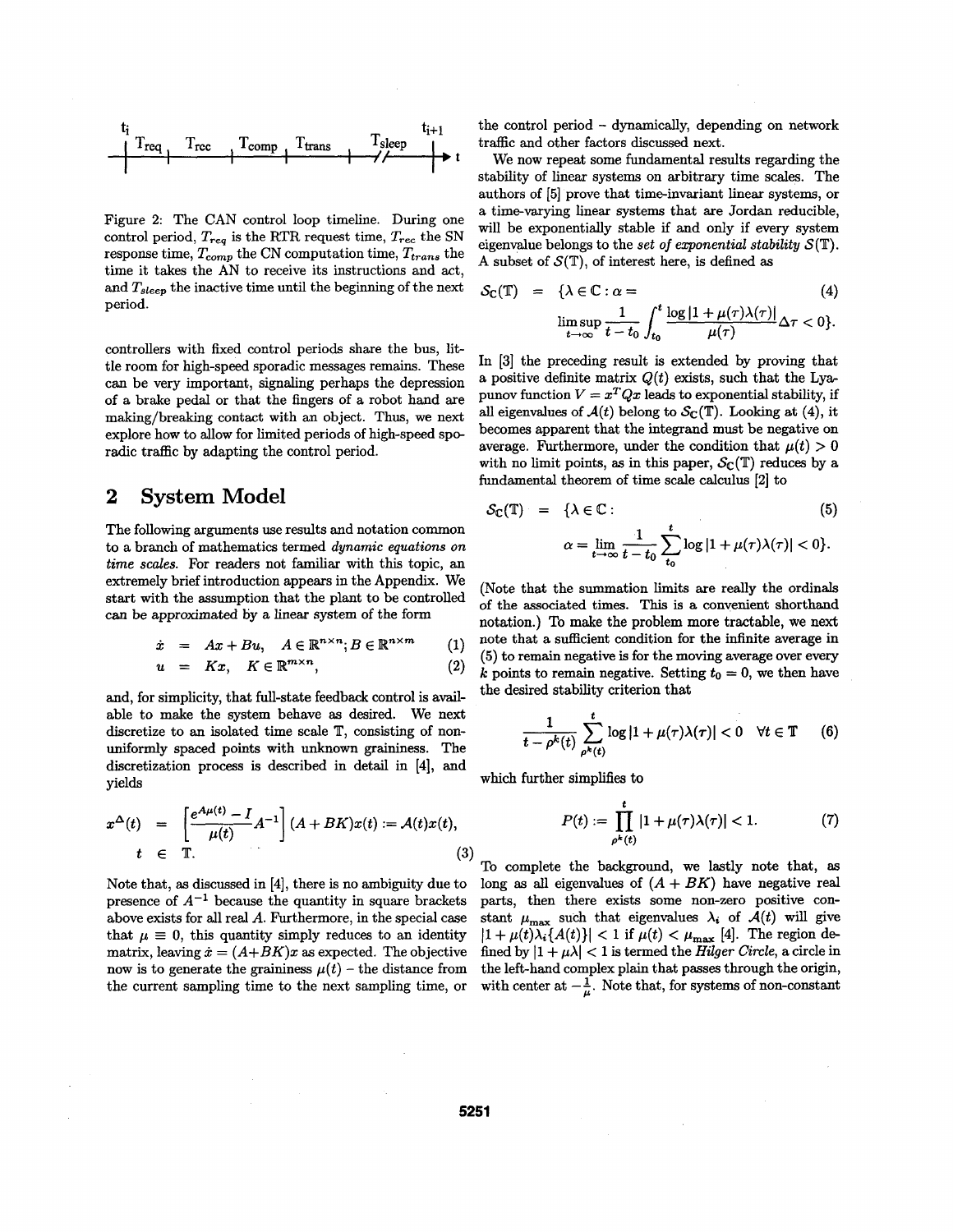**graininess,** the Hilger Circle changes radius dynamically, and thus one interpretation of **(4)** is that system eigenvalues must reside in the circle "most" of the time, on average. Instances when  $\mu(t) \geq \mu_{\text{max}}$  are instantaneously unstable, but on average do not affect the overall stability if  $\lambda_i \in \mathcal{S}_C(\mathbb{T})$ . We use this idea, in the simplified form of **(7),** to our advantage next.

## **3 Adaptive Sampling**

One consequence of the discussion above is that the control system will not lose stability if the eigenvalues fall outside of the Hilger Circle for limited periods of time. One way this might happen is to (intentionally) permit the sampling period to occasionally rise above  $\mu_{\text{max}}$ , thus rendering  $|1 + \mu(t)\lambda(t)| \ge 1$  during that period. If the window for  $P(t)$  is large enough, then a number of such infractions can be tolerated while still maintaining  $P(t) < 1$ . In fact, the number of tolerable unstable periods can be maximized if the controller is nominally operating with a period that minimizes  $|1 + \mu(t)\lambda(t)|$ , which we term  $\mu^*$ . This minimizes  $P(t)$  and gives the system more head room to allow for unstable periods while still maintaining overall stability. If, however,  $P(t)$  rises too much (i.e. approaches **1** too closely) it is conversely possible to monitor *P* and reduce the nominal sampling period below  $\mu^*$  until  $P$  falls below some threshold.

Naturally, the presence of dense network traffic is one obvious condition sufficient to trigger a rise in the control period. There are conceivably many ways in which network traffic metrics could be used to raise  $\mu(t)$ , but if the network is a *CAN,* **one** particularly simple **way** is to set *Tsleep* to a constant (refer to figure **2),** rather than setting  $\mu$  (or  $t_{i+1} - t_i$ ) constant as is usually done.  $T_{sleep}$  would be determined so that, in the absence of high-priority traffic, the nominal desired period is equal to the optimal period,  $\mu^*$ . This value is called  $T_{sleep}^*$ . When network traffic becomes dense, the durations of  $T_{req}$ ,  $T_{rec}$  and  $T_{trans}$  rise, and then the actual period rises above the desired period,  $\mu(t) \geq \mu^*$ . This is tolerable for a time - and may be tolerable indefinitely - unless  $P(t)$  gets too close to unity, in which case the controller can switch to a lower desired period (by lowering  $T_{sleep}$  to some predetermined  $T_{sleep}$ ), below the optimal one. This yields a particularly simple update rule for  $\mu_d(t)$  that can be implemented even on small embedded CAN controllers:

- 1. Measure the actual time duration  $T_{req} + T_{rec} + T_{cor}$  $T_{trans}$
- 2. If  $P(t) < \bar{P}$  (some threshold  $< 1$ ) then sleep for  $T_{sleep} = T_{sleep}^*$ . Otherwise  $T_{sleep} = T_{sleep}$ .
- 3. Calculate  $\mu = T_{req} + T_{rec} + T_{comp} + T_{trans} + T_{sleep}$ .
- 4. Calculate  $\max_i |1 + \mu(t)\lambda_i\{\mathcal{A}(t)\}\|$  and then update  $P(t).$
- **5.** Sleep. Upon wake, repeat at step **1.**

Note that step **4** appears computationally intensive, but in fact a range of values for  $|1 + \mu\lambda|$  versus  $\mu(t)$  can be computed ahead of time **and** stored in a lookup table for fast reference. Step **1** is possible because CAN is a realtime network: once the controller knows that the actuator messages have left the transmit queue, it automatically follows that they have been received by the actuator nodes, after which the timing becomes strictly deterministic. The overall effect of the algorithm is to specify a desired period of

$$
\mu_d(t) = \min(T_{req} + T_{rec} + T_{trans}) + T_{comp} + T_{sleep}, \quad (8)
$$

which only occurs if there is no competing network traffic. Since  $T_{comp}$  is fixed and  $T_{sleep}$  takes on one of two values,  $\mu_d(t)$  takes on one of two values as well.

#### **4 Simulation**

For an example, we choose the (inherently unstable) system

$$
A = \left[ \begin{array}{cc} 0 & 1 \\ -4 & 1 \end{array} \right], B = \left[ \begin{array}{c} 0 \\ 1 \end{array} \right], K = \left[ \begin{array}{cc} 0 & -2 \end{array} \right]. \tag{9}
$$

The closed loop continuous system has poles at  $\lambda_i$  $-0.5 \pm 1.94j$ , which are stable although obviously not "optimal". (We want to preserve some interesting dynamics.) Off-line computation finds that the minimum of  $\max_i |1 + \mu(t)\lambda_i\{\mathcal{A}(t)\}\right]$  occurs at  $\mu^* = 0.581$ , and that  $\mu_{\text{max}} = 0.837$ . Without loss of generality, we set  $T_{comp} = 0$ , and assume that, with no competing network traffic,  $T_{req} + T_{rec} + T_{trans} = 0$ . This implies that  $T_{sleep}^* = 0.581$ , and we choose  $\hat{T}_{sleep} = 0.2$ .

Figures 3 and 4 illustrate scenarios where a burst of network traffic occurs between  $15 < t < 45$ . In both figures, the first 3 seconds show  $\mu = \mu_d = 0.2$  because, while there is theoretically no traffic in this interval, *P* is initialized to 1 which exceeds the programmed threshold  $\bar{P} = 0.25$ . The averging window for  $P(t)$  is 25 samples. During the hightraffic interval, figure 3 shows that  $P < \bar{P}$  at all times, and therefore the controller tolerates the additional delays even though **14** periods exceed the instantaneous stability limit,  $\mu > \mu_{\text{max}}$ . Thus, in this interval, only 42 control periods are necessary versus **52** if the controller operated on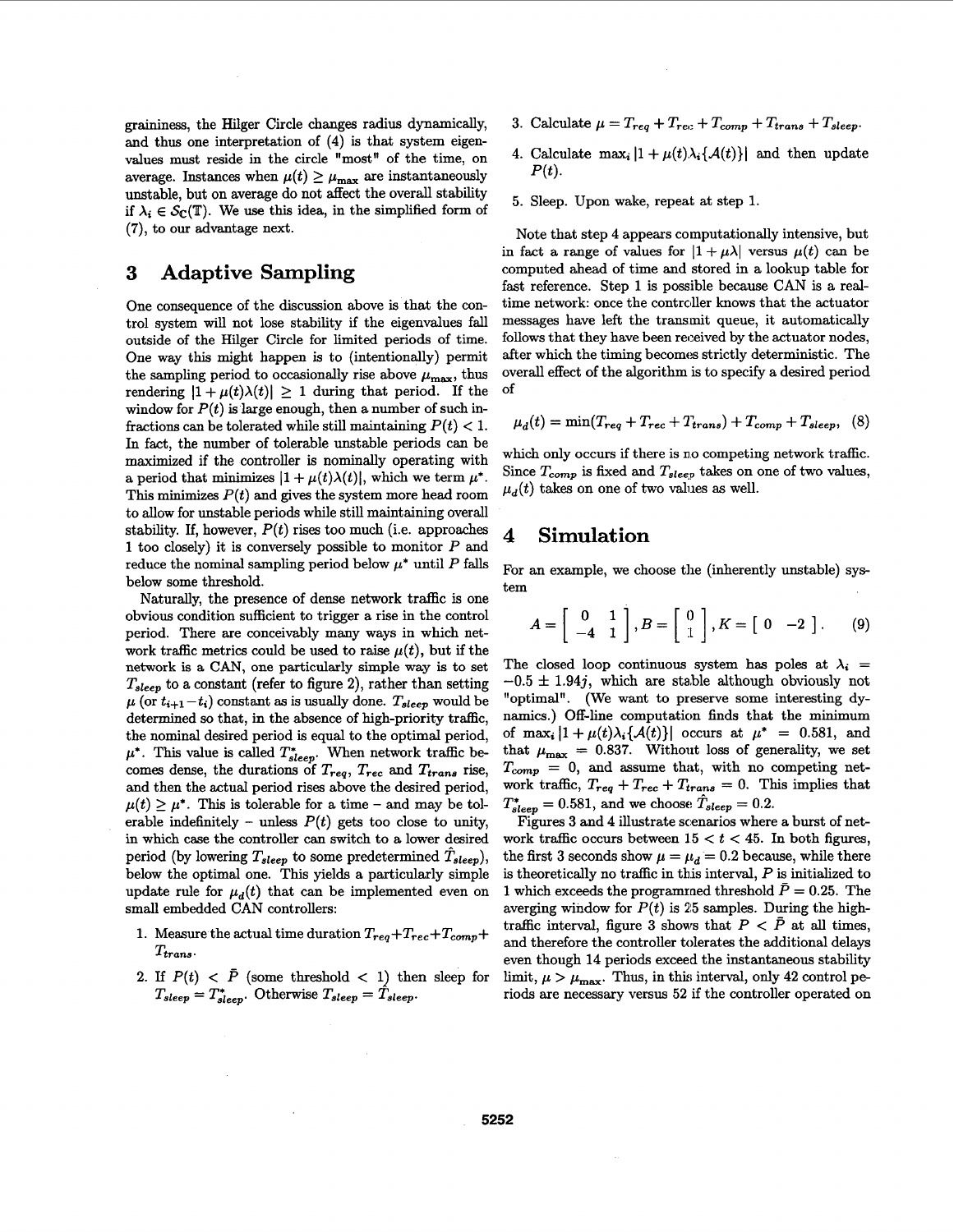

Figure **3:** The system response to a burst of traffic.

a fixed period basis at the optimal period, a bandwidth **re**duction of 19.2%, leaving additional bandwidth available to the sporadic messages on the bus. In figure **4,** traffic becomes dense enough that  $P > \bar{P}$  briefly, and the controller switches to  $\mu_d = 0.2$ . This has the effect of quickly reducing the magnitude of *P,* and during the high-traffic interval only **45** control periods are **necessary,** a **13.5% re**duction in bandwidth. **Again,** the control period exceeds the instantaneous stability limit of  $\mu_{\text{max}}$  for 14 periods. Significantly higher bandwidth reductions would be possible under this algorithm compared against a system using the "rule of 10" (i.e. that the controller should sample at least 10 times faster than the smallest time constant in the system).

## *5* **Conclusion**

The paper presents a simple algorithm to permit controllers on real-time distributed control networks such as *CAN* to adapt their sample periods in response to bursts of high-priority sporadic traffic. Using recent results from the mathematical field of dynamical equations on time scales, the analysis shows that the algorithm can maintain stability on average even when the delays are *so* large that the system is instantaneously unstable. **As** robotics and automation systems grow ever more complex and require more sensors and actuators, algorithms such as this may help to stave off the inevitable bandwidth crunch.

More analysis is necessary to characterize the behavior of this algorithm under various conditions. The analysis



Figure **4:** System response to another burst of traffic. Note that  $P(t) > 0.25$  for a brief time.

'

here does not take into account the problem of jitter, and it is not clear that any of the commonly used message priority scheduling schemes will work well in an adaptive sampling situation: **such** algorithms have always been designed to maximize synchronicity rather than allowing for the purposeful introduction of asynchronicity, **as** was done here. Further subjects of study are improved adaptation laws that can vary  $\mu_d(t)$  continuously, and examination of the effects of the present technique on nonlinear plants.

# *6* **Appendix**

**A** thorough introduction to dynamic equations on time scales is beyond the scope of this appendix; however, Bohner **and** Peterson [2] have written an excellent overview of the subject. In short, the theory springs from the doctoral dissertation of *S.* Hilger in **1988.** Starting the early 199O's, the theory began to grow until in 2001 **a**  complete treatise on the subject appeared [2].

A *time scale*  $T$  in this context is defined as an arbitrary non-empty closed subset **of** the real numbers. **Thus**  time scales can be any of the usual integer subsets (e.g. Z or **M),** the entire real line (W) or any combination of **dis**crete points unioned with continuous intervals. The bulk of engineering systems theory to date rests on two time scales, R and Z (or more generally *hZ,* meaning discrete points separated by distance *h).* However, **as** this paper illustrates, there are occasional instances when necessity or convenience dictates the use of an alternate time scale.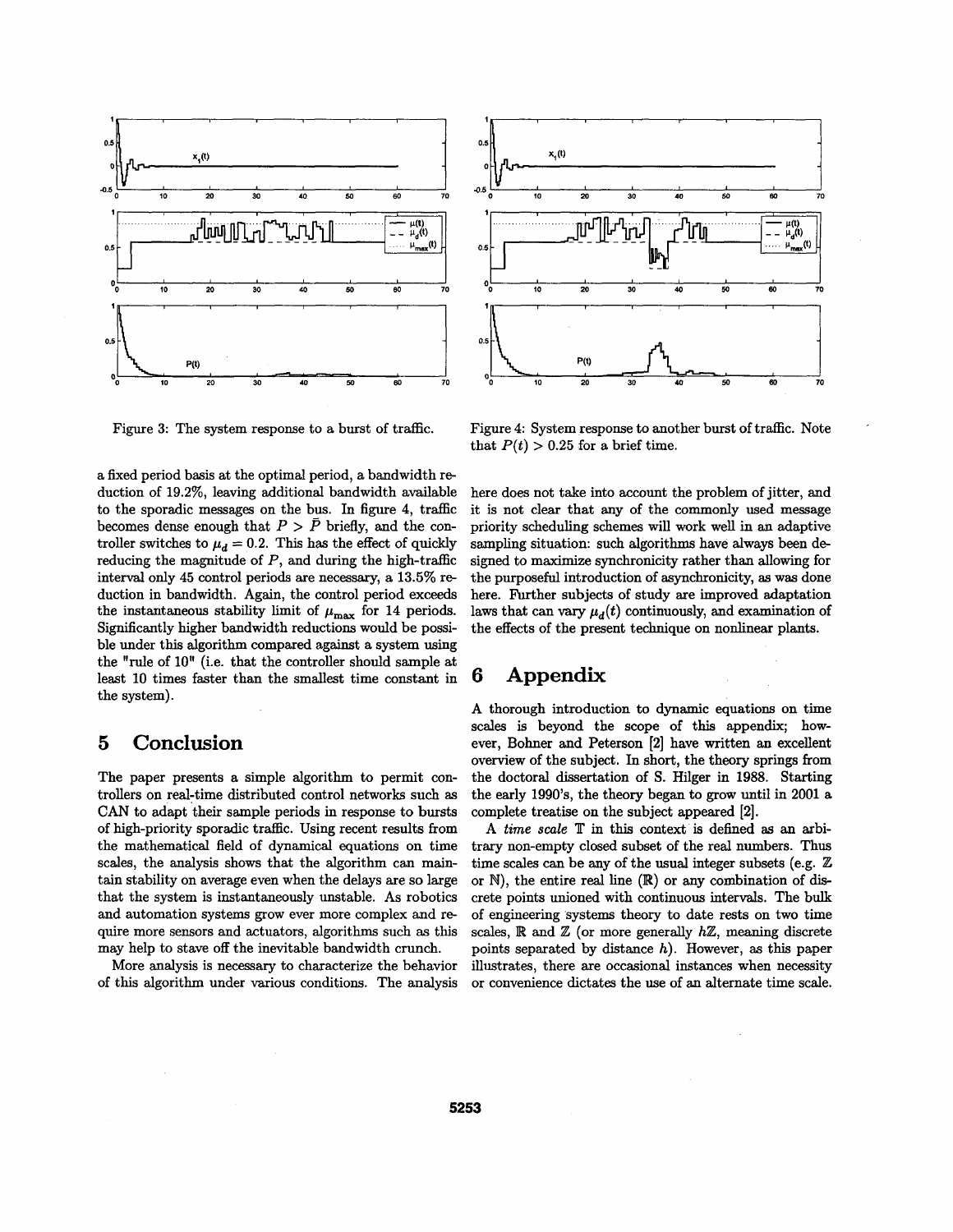The question of how to how to approach the study of *dynamic systems on time scales* then becomes relevant, and in fact the majority of research on time scales so far has focused on expanding and generalizing the vast suite of tools available to the differential and difference equation theorist.

The paper makes use of a few essential definitions and theorems from this body of work, which we discuss now.

**Definition 1** *The forward jump operator*  $\sigma(t)$  $\mathbb{T} \to \mathbb{T}$  and the backward jump operator  $\rho(t) : \mathbb{T} \to \mathbb{T}$ *are given by* 

$$
\sigma(t) = \inf_{s \in \mathbb{T}} \{s > t\}, \quad \rho(t) = \sup_{s \in \mathbb{T}} \{s < t\}. \tag{10}
$$

*The graininess function*  $\mu(t) : \mathbb{T} \to [0, \infty)$  *is given by* 

$$
\mu(t) = \sigma(t) - t. \tag{11}
$$

Evidently, since the forward jump operator returns the next point in the time scale, the graininess can be visu*alized* **as** the step size. Note that, for a closed interval of  $\mathbb{R}, \sigma(t) = 0$  except at the rightmost point, and therefore  $\mu(t) = 0$  except at the rightmost point. Thus it becomes clear that time scales consist of collections of two types of elements, *scattered points* (i.e. points where  $\rho(t) \neq t$ and  $\sigma(t) \neq t$ ) and *dense points* (i.e. points where  $\rho(t) = t$ or  $\sigma(t) = t$ .) At the endpoints of continuous intervals, we have left- and right-dense points **as** well. Points that are right- and left-scattered axe termed *isolated.* 

**Definition 2** For some function  $f : \mathbb{T} \to \mathbb{R}$ , the delta derivative of  $f(t)$ , designated  $f^{\Delta}(t)$ , is the number (when it exists) with the property that there is some neighborhood U of t where

$$
\big| [f(\sigma(t)) - f(s)] - f^{\Delta}(t) [\sigma(t) - s] \big| \leq \epsilon |\sigma(t) - s| \quad \forall s \in U
$$

 $and \epsilon > 0.$ 

We say that *f* is delta differentiable provided the delta derivative  $f^{\Delta}$  exists for all  $t \in \mathbb{T} - \{\max(\mathbb{T})\} := \mathbb{T}^{\kappa}$ , i.e. the timescale minus its right-most point if that point exists. For simplicity in this paper we omit the  $T^{\kappa}$  notation because of the convention that, if the time scale does not have a maximum,  $T^* = T$ . Not surprisingly, the condition for existence of the delta derivative is simply that **f** be continuous over all closed, continuous intervals, if there are any (i.e. **all** subsets of R). If this is the case, the delta derivative is well defined by the equality

$$
f^{\Delta} = \frac{f(\sigma(t)) - f(t)}{\mu(t)}.
$$
 (12)

Needless to say, the generalizations of the usual rules of differentiation are not always **as** simple **as** their continuous cousins (e.g.  $[x^3(t)]^{\Delta} \neq 3x^2(t)$ ).

Of course, along with differentiation one would like to have integration. For this, we require some mild technical conditions [2], including that *f* be *regulated,* meaning that its right- and left-sided limits exist at any right- and leftdense points in T.

**Theorem 3** *Let* **f** *be regulated. Then there exists a function F and region of differentiation D such that* 

$$
F^{\Delta}(t) = f(t), \quad t \in D \tag{13}
$$

**Definition 4** *A* function  $F : \mathbb{T} \to \mathbb{R}$  is called an anti*derivative of* **f** *provided* 

$$
F^{\Delta}(t) = f(t) \quad \forall t \in \mathbb{T}^{\kappa}.
$$
 (14)

**Theorem 5** *Every right-dense continuous function has an antiderivative. If*  $t_0 \in \mathbb{T}$ , *then* 

$$
F(t) = \int_{t_0}^t f(\tau) \Delta \tau \quad t \in \mathbb{T}.
$$
 (15)

**As** one would hope, the theorems above reveal that, in the continuous case  $T = \mathbb{R}$ , delta antiderivatives and integrals are the usual antiderivatives and definite integrals from standard calculus. When  $T = \mathbb{R}$ , these quantities correspond to indefinite and definite **sums** often seen in the study of difference equations. Without further exposition, the usual properties of integrals hold **as** well, including linearity and homogeneity. However, **as** with derivatives, the usual integration "rules of thumb" do not hold. These definitions lead to a foundational theorem of time scale calculus, which states:

**Theorem 6** If  $f$  is right-dense continuous, then

$$
\int_{t}^{\sigma(t)} f(\tau) = \mu(t) f(t). \tag{16}
$$

This theorem, along with Emearity of the time scale integral, is what equates the integral to a **sum** in the case that T consists only of isolated points.

From the definitions above, the next obvious step is to investigate linear and the non-linear time scale differential equations, e.g. systems of the form  $x^{\Delta \Delta} + ax^{\Delta} + bx = f$ and beyond. Since the time scale itself is often allowed to be arbitrary (or occasionally must adhere to mild assump tions), the theoretical foundations that underpin the study of dynamic equations on time scales are extremely broad. The types of time scales in this paper are relatively "tame" in comparison to the variety that are possible, but nevertheless, time scale theory provides a rigorous and holistic technique by which we can study non-uniform sampling problems with relative ease.